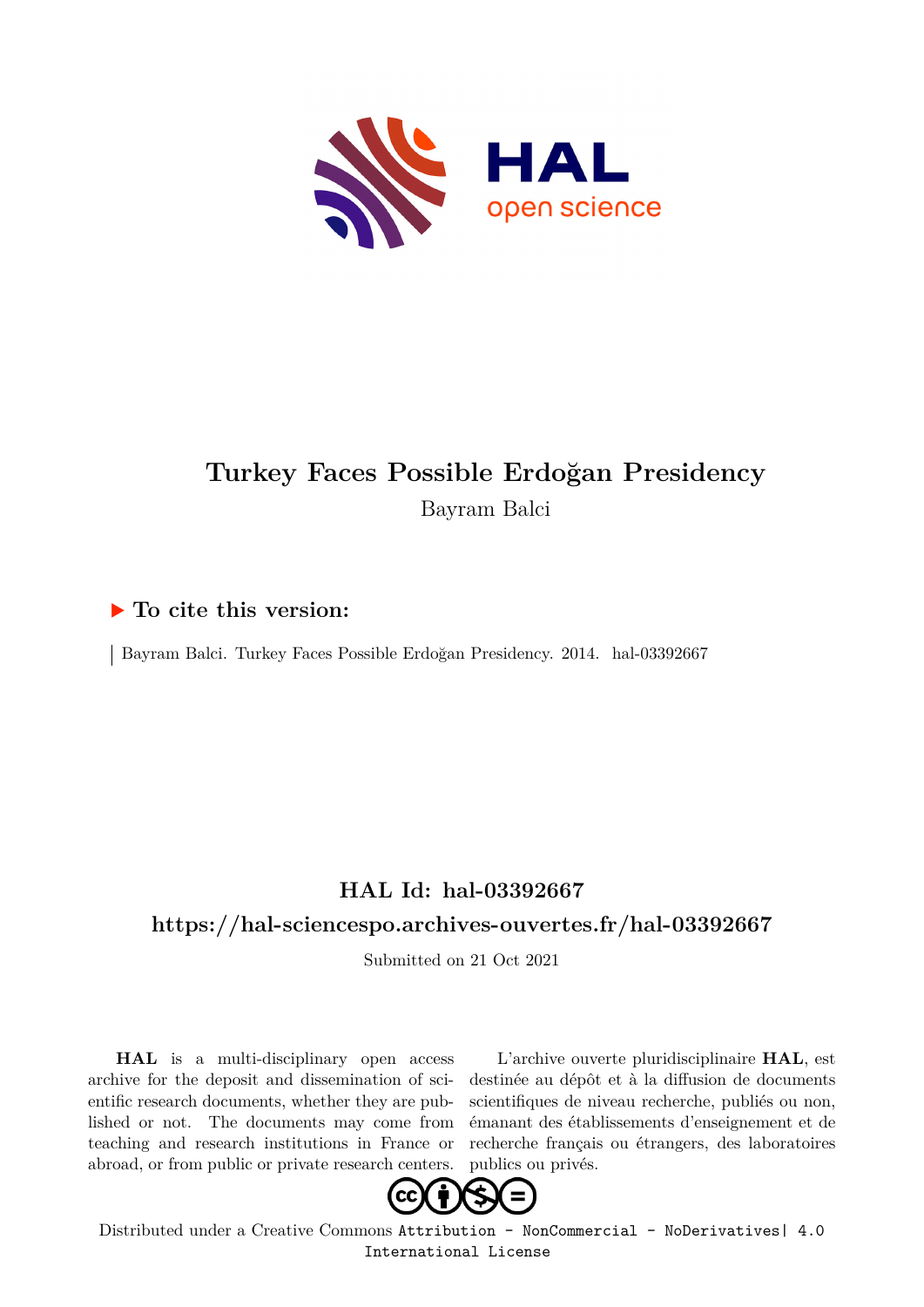

# **Turkey Faces Possible Erdoğan Presidency**

Bayram Balci, Sciences Po, Center for International Studies (CERI), CNRS, Paris, France

*WORLD POLICY BLOG JUNE 6, 2014* 

[Online : https://carnegieendowment.org/2014/06/06/turkey-faces-possible-erdo-presidency](https://carnegieendowment.org/2014/06/06/turkey-faces-possible-erdo-presidency-pub-55860)pub-[55860](https://carnegieendowment.org/2014/06/06/turkey-faces-possible-erdo-presidency-pub-55860)

SUMMARY: Erdogan will have enough political votes and support to win Turkey's presidential elections, butnot enough legitimacy to run an incredible dynamic and diverse Turkish society.

Turkey's presidential elections are to be held on August 10th and 24th. Although the current Prime Minister Recep Tayyip Erdoğan still has not officially declared his candidacy, he will certainly run. Despite his growing unpopularity, Erdoğan has a real chance at becoming the next president. A charismatic leader, he is respected by many Turks for his contribution to the impressive transformations of Turkey—chief among them is Erdoğan's strengthening of the middle class. In a quite ironic twist, however, this middle class he helped create—along with his pivot towards authoritarianism—may bring about his demise as a Turkey's preeminent leader.

While Erdoğan made significant social and economic gains for Turkey, he is no longer capable of acting positively for his country. The more he stays in power, the more he risks harming his country.

As Turkey's August 10th presidential election approaches, one crucial question remains: who will run? As of yet, no political leader has officially declared his or her intention to run. Political strategists and voters alike are wondering who will represent the AKP (The Justice and Development Party) in these elections: will it be Prime Minister Erdoğan or the current president, Abdullah Gül?

These two major political figures have been the main architects of the AKP since its creation, and they know each other very well. In fact, they're best friends. They share the same ideology, but differ drastically in how they rule.

Erdoğan's leadership style is more abrupt and authoritarian, and he is impulsive, while Gül's style is more calm, moderate, and consensus-driven. While no official announcements have been made, nearly every Turkish citizen thinks Erdoğan will run.

A popular and powerful leader, Erdoğan probably wants to continue the reforms he has made in Turkey and perhaps to run for another term in 2019. It is no secret that Erdoğan wants to show the Turkish people that he stayed in power longer than Ataturk, the founder of the republic, and did so, unlike Ataturk, through democratic elections.

Several media outlets have speculated that the incumbent president will renounce to his candidacy. With this, I have to agree. Gül will renounce his candidacy for many reasons. First of all, he needs the support of the AKP to be named its candidate. Although Gül is a founding member of this party, the real "boss" is Erdoğan. As in many other countries, the prime minister holds more power than the president.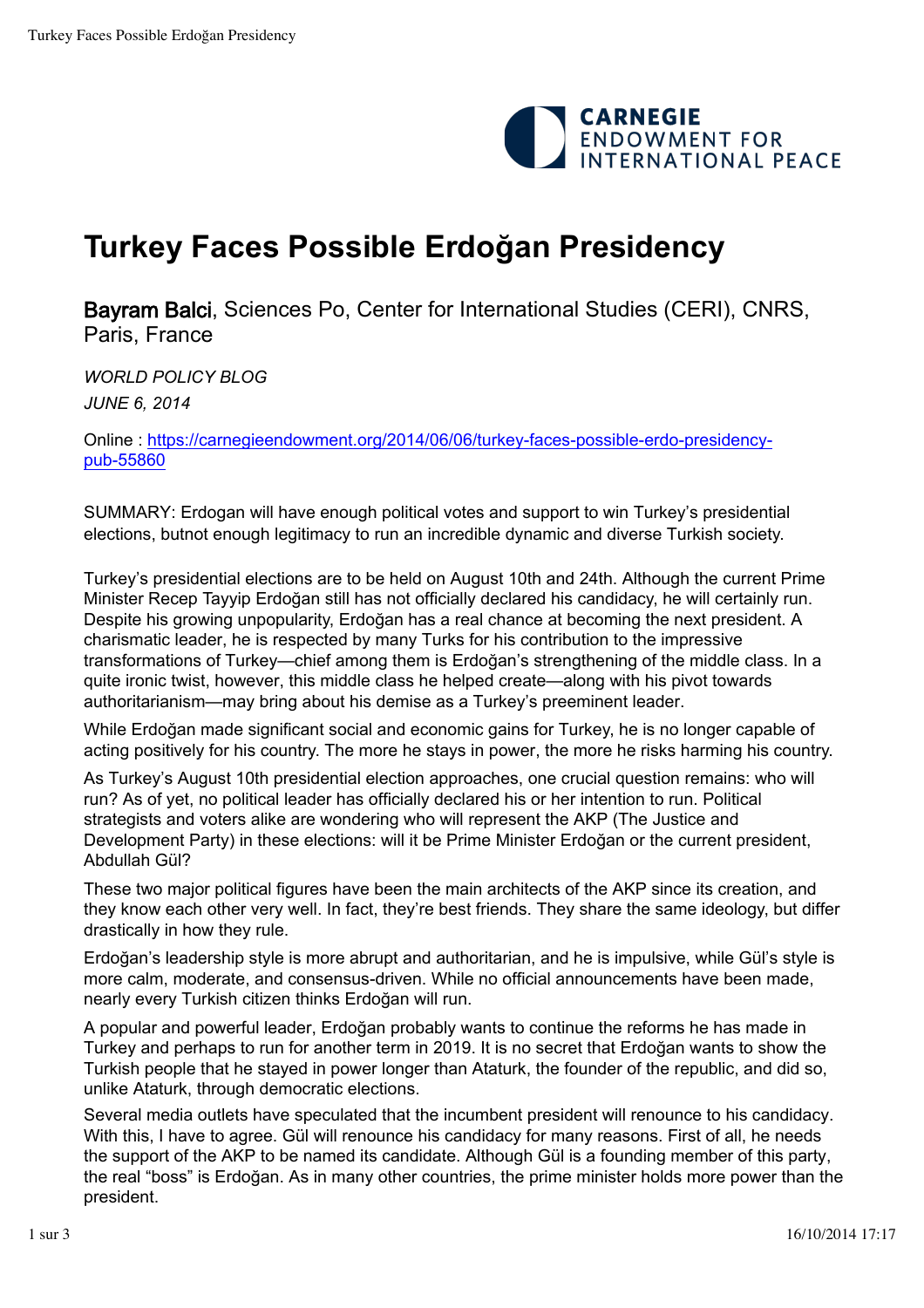Admittedly this election is different, as it employs a popular vote, contrary to the previous elections where the parliament used to pick the president. A strong grassroots party, like one Gül could launch, would have the power to defy projected election results. But, for political reasons, Gül won't dare challenge Erdoğan. Gül wouldn't confront his old friend firstly because he is loyal to him. Secondly, he wouldn't challenge Erdoğan because he knows that a titanic political showdown between him and Erdoğan could harm the country. Wiser and more conscious than Erdoğan when it comes to the national interest, he will certainly avoid any new conflict and renounce competing in the elections.

After all, would Gül jeopardize amicable relations with Erdoğan, his potential successor?

Would Gül and Erdoğan consider a swap in a "Russian scenario" (in which Russia's Vladimir Putin and Dmitry Medvedev switched roles)? While it may seem like a viable solution, a swap scenario is highly unlikely simply because it implies that Gül would accept being Erdoğan's puppet. The Prime Minister has a strong political personality, and would probably not fare well in such a position. Instead, it is likely that another prestigious position will be proposed to Gül in Turkey or in an international organization.

The new presidential system in Turkey is comparable to the French system, at least in the process of designating the president. In the first round, a candidate needs the absolute majority to be elected, and a second round is organized among two candidates if this percentage is not reached. In previous local elections, Erdoğan's AKP got almost 45 percent of the vote.

Favorable poll results for Erdoğan, the division of the opposition, and solid relations between the AKP and the pro-Kurdish party of BDP, (which had 6 percent of the vote) give Erdoğan a serious chance of winning. But does this likely victory mean that he will run the country calmly and successfully? The Prime minister has done impressive, positive things for his country since he came to power in 2002, but today, he divides more than he unites the country.

First of all, if we want to be fair, we should mention Erdoğan's most important achievements since he came to power. Under his rule, the military has been sent to its barracks and no longer has a prominent role in Turkish politics (a previously damaging influence on the country's governance).

Additionally, under Erdoğan's AKP, the voice of the historically marginalized Kurdish population has been amplified. In 2002, the AKP gave dignity and political representation to a large part of the conservative Anatolian Turkish population, a group historically marginalized by Kemalist elites.

Also a credit to Erdoğan are the recent improvements to Turkey's economy. Under the AKP, Turkey has become the 17th most powerful economy in the world. With the growth of Turkey's economy came the growth of the middle class. If we want to understand the current political crisis in Turkey, we need to focus on the fact that a real middle class emerged under the AKP.

To a large extent, the AKP is a victim of this success. The youth population, which has been challenging the government since last year, is the core representative of this middle class.

This new generation is not very politicized, nor does it have real affiliation to any political party. But it does in fact demand more democracy and pluralism. This is where the clash is inevitable. Erdoğan's authoritarian ways were revealed last June when he brutally repressed the peaceful Gezi Park protests.

Erdoğan has built a strong political career on democratic victories. But for him, democracy has automatically been a majoritarian democracy, with the majority of power residing in the hands of his close political allies.

Erdoğan seems incapable of understanding that the majoritarian democracy he has helped create is no longer capable of satisfying Turkish citizens. Turkish society has considerably changed, becoming more diverse and multifaceted. Turkey now desperately needs a more plural and liberal democracy.

Unfortunately, Erdoğan is worn out after more than ten years of power. He is likely very shaken by the major political crisis in the Middle East, specifically the military coup against his ally Morsy in Egypt. Erdoğan is also weighed down by his failure to adequately respond to the huge refugee crisis